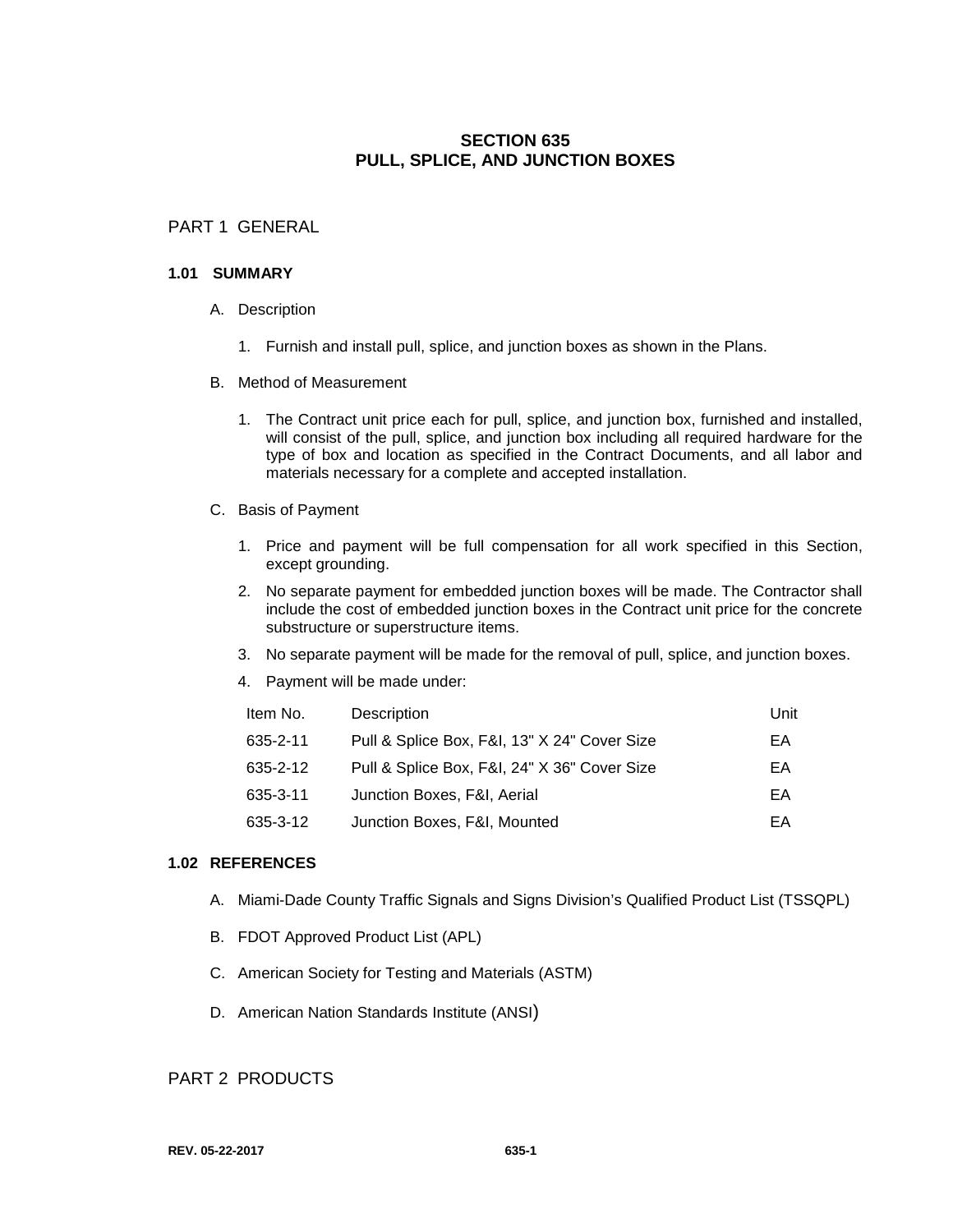### **2.01 MATERIALS**

- A. General.
	- 1. Use only pull and splice boxes that meet the requirements of this Specification and are listed on the FDOT's Approved Products List (APL) and the Department's Traffic Signals and Signs Division's Qualified Products List (TSSQPL).
- B. Pull and Splice Boxes
	- 1. General
		- a. Manufacturers of concrete pull and splice boxes and covers must meet the requirements of FDOT Sections 105 and be currently on the FDOT's Production Facility Listing and.
		- b. Ensure box bodies and covers are free of flaws such as cracks, sharp, broken, or uneven edges, and voids.
		- c. Ensure in-ground boxes have an open bottom design.
	- 2. Marking

Ensure the following information is permanently cast into the top surface of all pull and splice box covers:

- a. Unless otherwise shown in the Plans, mark application as follows:
	- 1) "TRAFFIC SIGNAL" for signalized intersections
	- 2) "FIBER OPTIC CABLE" for fiber optic cable
	- 3) "LIGHTING" for highway lighting
	- 4) "ELECTRICAL" for other electrical applications
- b. Manufacturer's name or logo
- c. FDOT APL or Miami-Dade County TSSQPL approval number
- d. TIER rating
- 3. Ensure the date of manufacture (month/day/year, or date code) is permanently located on the top or bottom of the cover. Ensure the interior of the box body has a permanent marking that includes the manufacturer part/model number and date of manufacture near the top of box in a location that is visible after installation when the cover is removed.
- 4. Dimensions
	- a. Unless otherwise shown in the Plans, provide pull and splice boxes with the following dimensions.
		- 1) For signalized intersection and lighting applications, provide pull boxes with nominal cover dimensions of 13 inches wide by 24 inches long or larger and no less than 12 inches deep. Ensure the inside opening area is a minimum of 240 square inches and no inside dimension is less than 12 inches.
		- 2) For fiber optic cable applications, provide pull boxes with nominal cover dimensions of 24 inches wide by 36 inches long or larger and no less than 24 inches deep.
		- 3) Provide rectangular splice boxes with nominal cover dimensions of 30 inches wide by 60 inches long or larger and no less than 36 inches deep. Provide round splice boxes with a nominal cover diameter of 36 inches or larger and no less than 36 inches deep.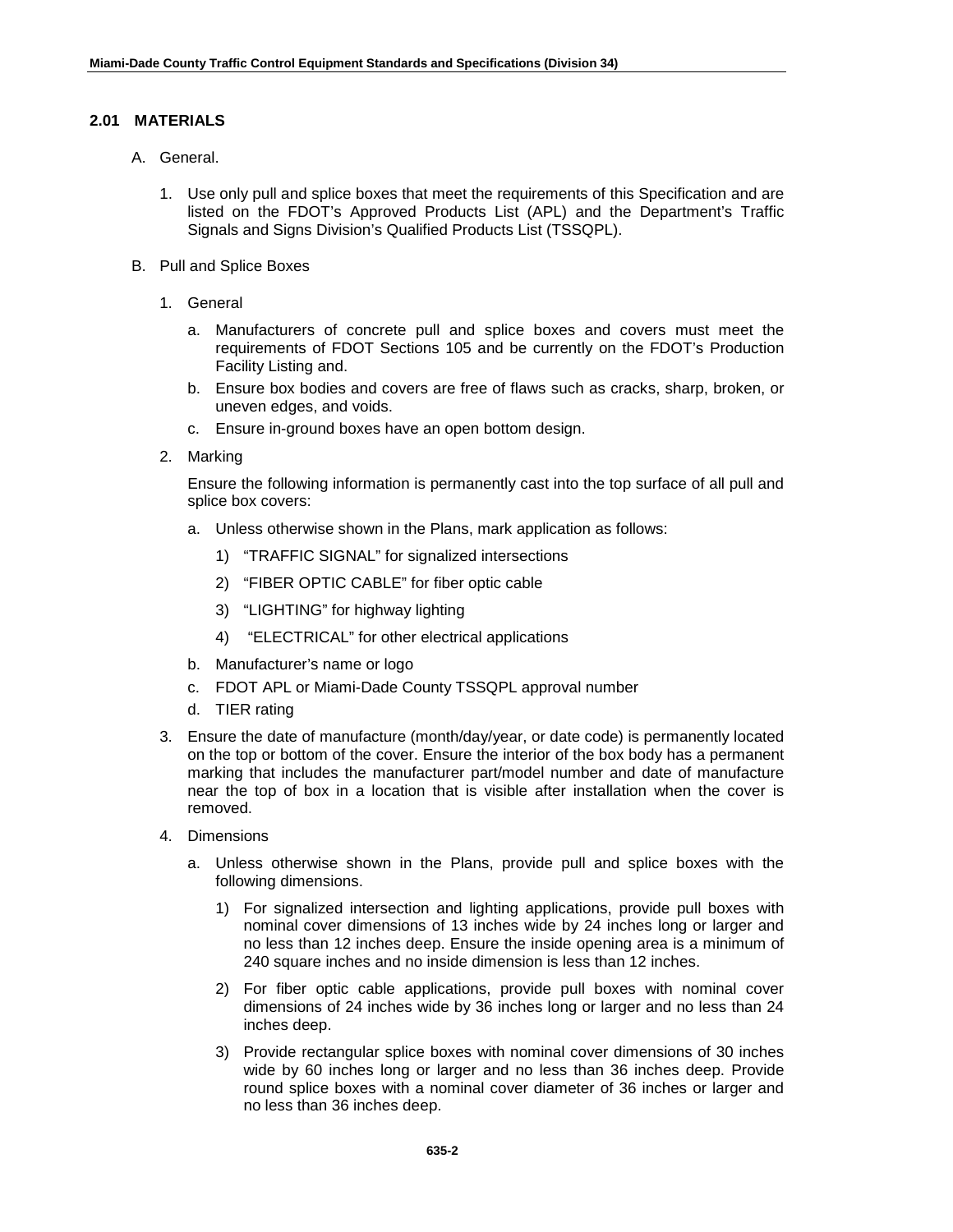- 5. Fabrication
	- a. Provide box covers constructed of concrete, polymer concrete or other materials meeting the requirements of this Section.
	- b. Provide box covers with lifting slots and a flush-seating lockdown mechanism. Use penta-head lockdown lag bolts. Ensure lockdown bolts and lifting slots are Type 316, 304, or 302 passivated stainless steel or brass. Ensure lockdown bolt assembly is designed to prevent seizing and can be removed without damaging the cover or box body. Ensure the lockdown bolt threaded insert/nut assembly is field replaceable.
- 6. Testing Requirements:

For all pull and splice boxes submitted provide test data demonstrating conformance with the American National Standards Institute/Society of Cable Telecommunications Engineers (ANSI/SCTE) 77 2013 Specification for Underground Enclosure Integrity for TIER 15.

C. Junction Boxes

Fabrication.

Provide galvanized steel, aluminum or NEMA 4X non-metallic junction boxes. Ensure all attachment hardware is Type 316 or 304, passivated stainless steel.

- 1. Ensure the outside surface has a smooth, uniform finish. Ensure boxes are free of burrs, pits, sharp corners and dents. Ensure all welds are neatly formed and free of cracks, blow holes, and other irregularities.
	- a. Aerial Junction Boxes

Unless otherwise shown in the Plans, provide aerial junction boxes with minimum inside dimensions of 8 inches wide by 8 inches long and at least 3 inches deep.

b. Mounted Junction Boxes

Provide mounted junction boxes fabricated of 5052 sheet aluminum alloy with a minimum thickness of 1/8 inch. Ensure all mounted junction boxes have a hinged door and lock as specified in FDOT Specification Section 676.

Unless otherwise shown in the Plans, provide mounted junction boxes for the following installations:

- 1) For pole and cabinet mounted installations, provide junction boxes with minimum inside dimensions of 13 inches long by 10 inches wide and at least 3 inches deep.
- 2) For base mounted installations, provide junction boxes with minimum inside dimensions of 21 inches long by 10 inches wide and at least 8 inches deep.
- c. Embedded Junction Boxes
	- 1) Provide weatherproof embedded junction boxes for use in concrete substructures or superstructures. Include gasketed weatherproof covers made of the same material as the box and Type 316 or 304, stainless steel, tamper resistant screws for securing the cover. Fabricate galvanized steel boxes and their covers from steel meeting the requirements of ASTM A36 and galvanized in accordance with ASTM A123.
	- 2) For embedded junction boxes not exposed to vehicular impacts, provide the following types of junction boxes.
		- 1. Where the structure's environmental classification is slightly or moderately aggressive, provide a galvanized steel or NEMA 4X (non-metallic) box, as approved by the Engineer.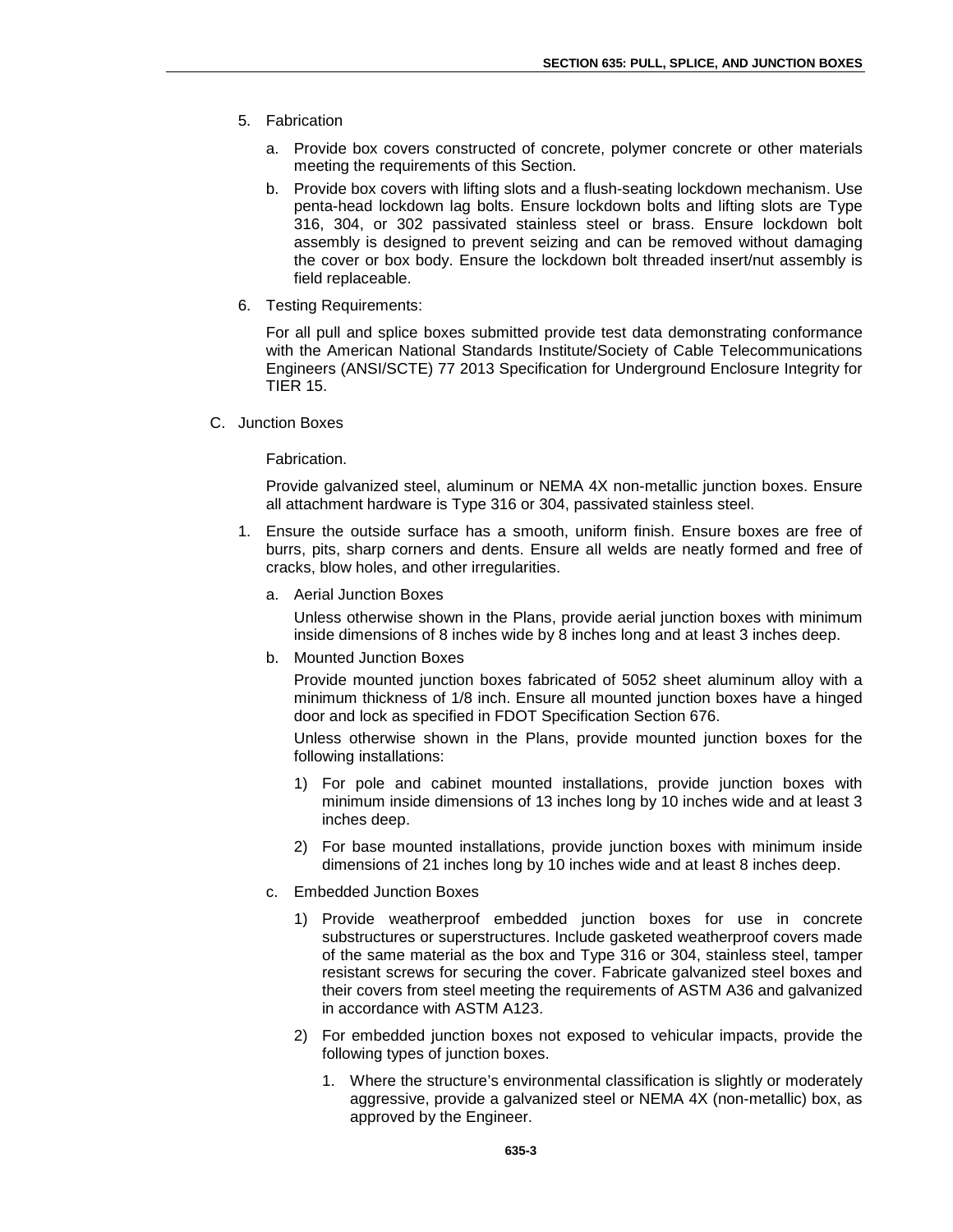- 2. Where the structure's environmental classification is extremely aggressive, provide a NEMA 4X (non-metallic) box, unless otherwise directed by the Engineer.
- 3) For embedded junction boxes exposed to vehicular impacts, provide a galvanized steel box regardless of the structure's environmental classification.
- 2. Barrier Terminal Blocks
	- a. Provide a barrier terminal block with a minimum of ten positions and rated at 600  $V_{AC}$  in all aerial and mounted junction boxes. Ensure each terminal block position has two screws electrically connected by a shorting bar or other Department approved method. Ensure all terminal block positions are numbered sequentially.

## PART 3 EXECUTION

#### **3.01 INSTALLATION**

- A. General
	- 1. Do not install power and communication cables in the same box unless otherwise shown in the Plans.
	- 2. When signal or 120 volt (or greater) power is present, ground all metal covers in accordance with FDOT Specification Section 620.
- B. Pull and Splice Boxes

Install pull and splice boxes in accordance with the Miami-Dade Pull Box / Fiber Optic Box Details (N.T.S), Index. Ensure pull and splice boxes are sized for the amount of cable to be placed inside. Ensure that the pull or splice box cover is flush with the concrete apron or sidewalk. Do not install pull or splice boxes in roadways, driveways, parking areas, ditches or public sidewalk curb ramps. Avoid placing pull and splice boxes in low-lying locations with poor drainage. Ensure that pull and splice boxes house fiber optic cable without subjecting the cable to a bend radius less than 14 times the diameter of the cable.

1. Placement and Spacing

Place pull and splice boxes as shown in the Plans and at the following locations, unless directed otherwise by Engineer:

- a. At all major fiber optic cable and conduit junctions.
- b. Approximately every 2,500 feet for fiber optic cable applications in rural areas with any continuous section of straight conduit if no fiber optic cable splice is required.
- c. At a maximum of 1,760 feet for fiber optic cable applications in metropolitan areas.
- d. At each end of a tunnel, and on each side of a river or lake crossing.
- e. On each side of an aboveground conduit installation, such as an attachment to a bridge or wall.
- f. At all turns in the conduit system.
- g. Near the base of a service pole or communication cabinet to provide:
	- 1) A transition point between the fiber optic conduits extending from the fiber backbone and the conduit feeding the communication cabinet.
	- 2) An assist point for the installation of fiber optic drop cable.
	- 3) Storage of slack fiber optic drop cable.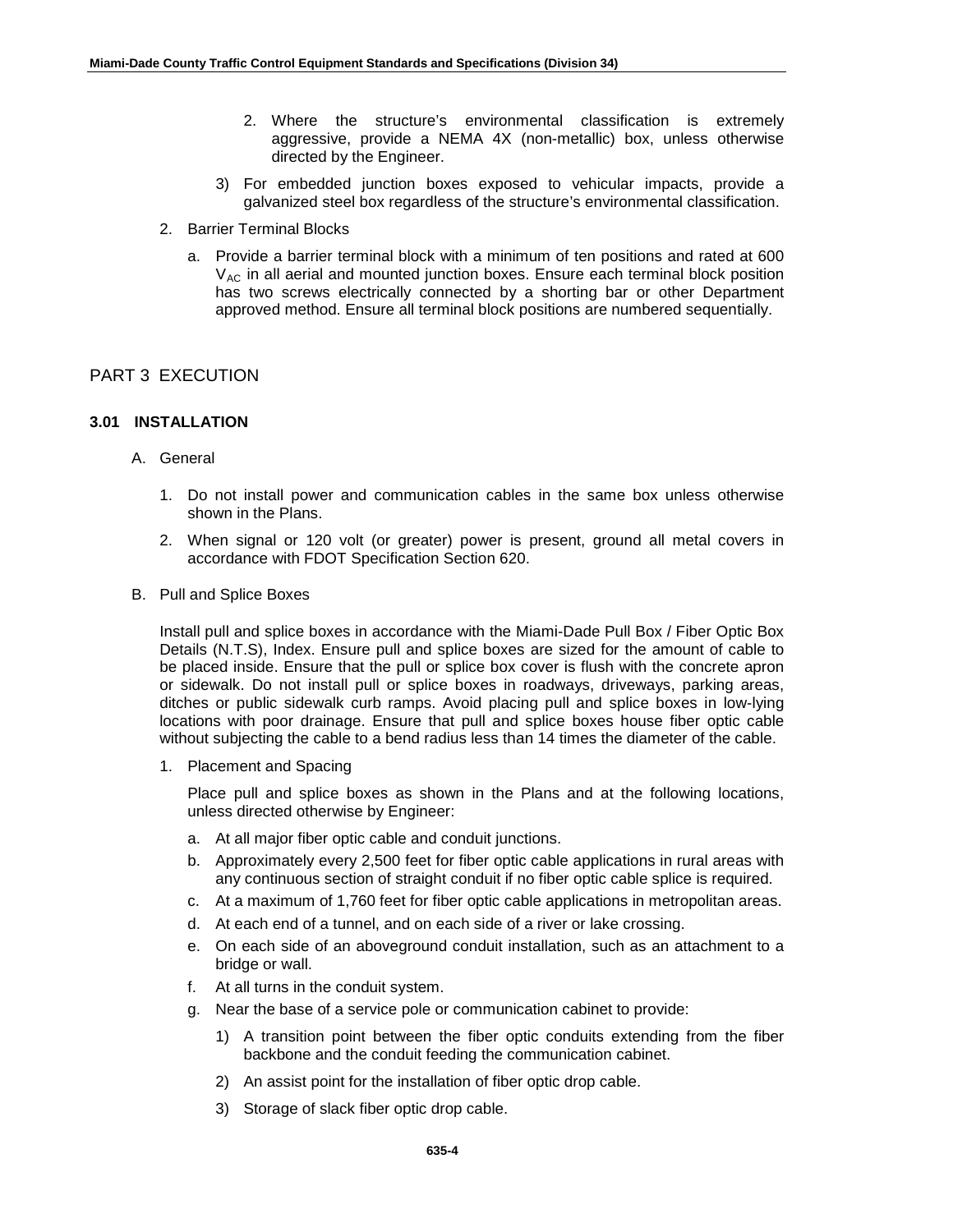2. Electronic Box Marker

Equip all pull and splice boxes buried below finish grade with an electronic box marker inside the pull or splice box to mark the location. Ensure that the electronic box marker is a device specifically manufactured to electronically mark and locate underground facilities. Ensure that the electronic box marker includes circuitry and an antenna encased in a waterproof polyethylene shell. Ensure that the outer shell is impervious to minerals, chemicals, and temperature extremes normally found in underground plant environments. Ensure that the electronic box marker does not require any batteries or active components to operate. Ensure that electronic box markers used to mark fiber optic cable and general telecom applications are orange in color and operate at 101.4 kHz. Ensure that the electronic box marker's passive circuits produce an RF field when excited by a marker locator to direct the locator to the marker's position. Ensure that the electronic box marker has a minimum operating range of 5 feet from the marker locator.

C. Aerial Junction Boxes

Install aerial junction boxes in accordance with FDOT Design Standards, Index No. 17733.

D. Mounted Junction Boxes

Ensure that the bottom surface of pole mounted junction boxes is a minimum of 4 feet above the finished grade.

E. Cable Terminations

Make cable terminations in junction boxes in accordance with FDOT Specification Section 632. Route and form the cable to allow access to the terminal screws. Do not cover the terminal identification numbers with the cable.

END OF SECTION 635